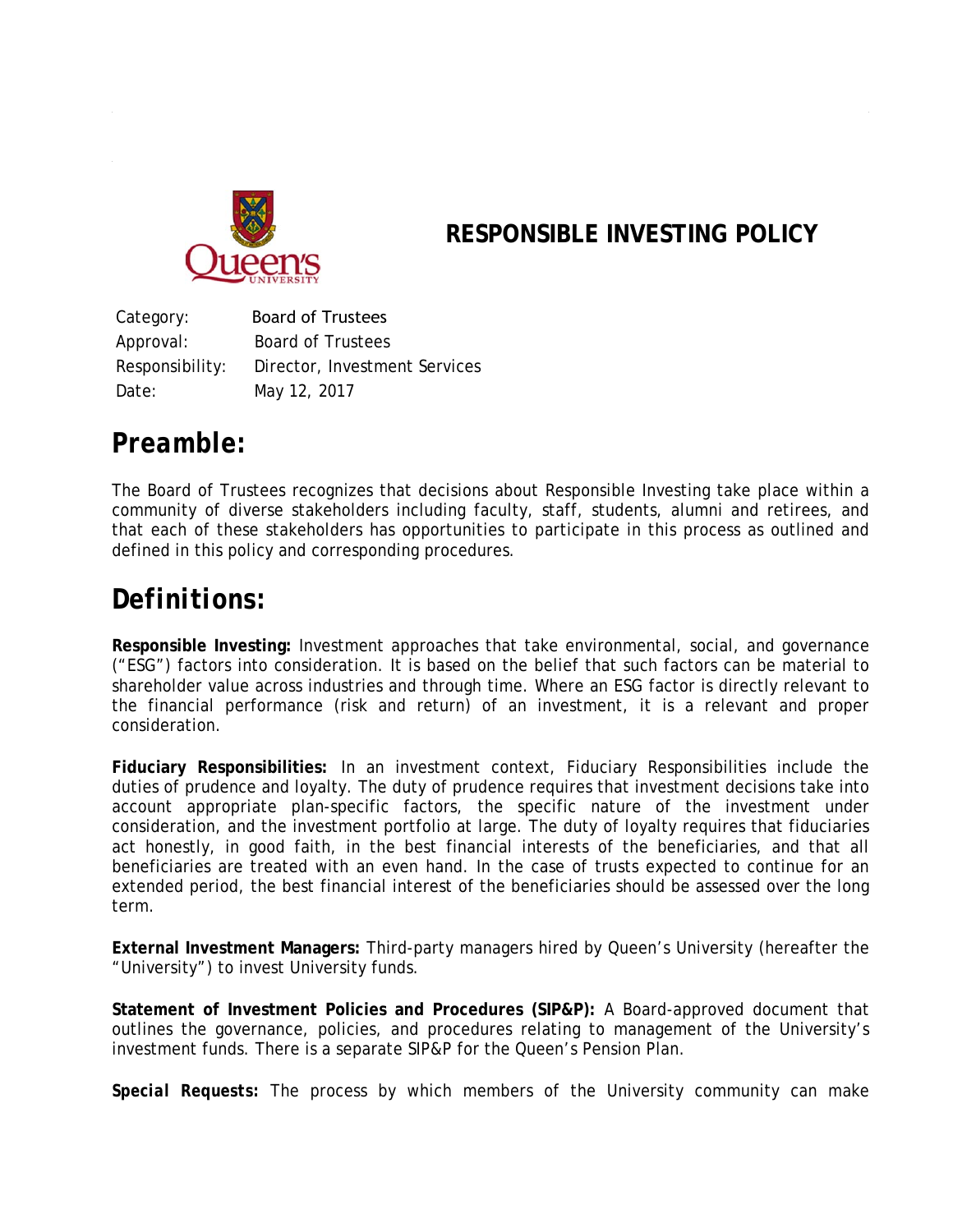representations on Responsible Investing, as outlined in Responsible Investing Procedure #2.

## *Purpose/Reason for Policy:*

One of the primary duties of the Board of Trustees is to safeguard the assets of the University as Trustees are fiduciaries of the institution. As the University is a publicly assisted institution with diverse stakeholders including faculty, staff, students*,* alumni and retirees, the Board has an obligation to be transparent in its rationale and approach to discharging these Fiduciary Responsibilities, particularly as they pertain to Responsible Investing, as defined above. The purpose of this policy and corresponding set of procedures is to set down the principles that govern Responsible Investing decisions at the University, while recognizing and respecting the roles of the diverse stakeholders that make up the University community.

# *Scope of this Policy:*

The University has many levers to effect positive societal outcomes relating to ESG issues. These include, but are not limited to:

- $\triangleright$  Research (e.g. environmental)
- $\triangleright$  Advocating or influencing public policy (e.g. tax incentives/disincentives)
- $\triangleright$  Responsible Investing practices (e.g. corporate governance)

The scope of this Policy pertains to Responsible Investing practices.

The Board of Trustees has the overall responsibility for the management of the investment funds of the University. To help ensure that its investment responsibilities are met, the Board has appointed a Pension Committee and an Investment Committee. The Pension Committee has responsibility for the Revised Pension Plan of the University, while the Investment Committee has responsibility for the Pooled Endowment Fund, Pooled Investment Fund, Short-Term Fund, and Sinking Fund. The Board of Trustees, the Pension Committee and the Investment Committee all have Fiduciary Responsibilities with regard to the various funds for which they are responsible.

Each committee has developed a SIP&P with the objective of ensuring continued prudent and effective management of the fund(s) under its mandate.

The University employs External Investment Managers to invest the assets of each fund. Depending on the circumstances, the assets are held in either pooled funds (that is, funds in which assets are pooled with other investors) or separate accounts. In the case of separate accounts, terms of the investment mandates are negotiated between the University and the External Investment Manager. In the case of pooled funds, the University cannot dictate the terms because the External Investment Managers are bound by each pooled fund's governing documents. The majority of the University's investments are held in pooled funds, thus limiting the University's ability to affect individual investment decisions.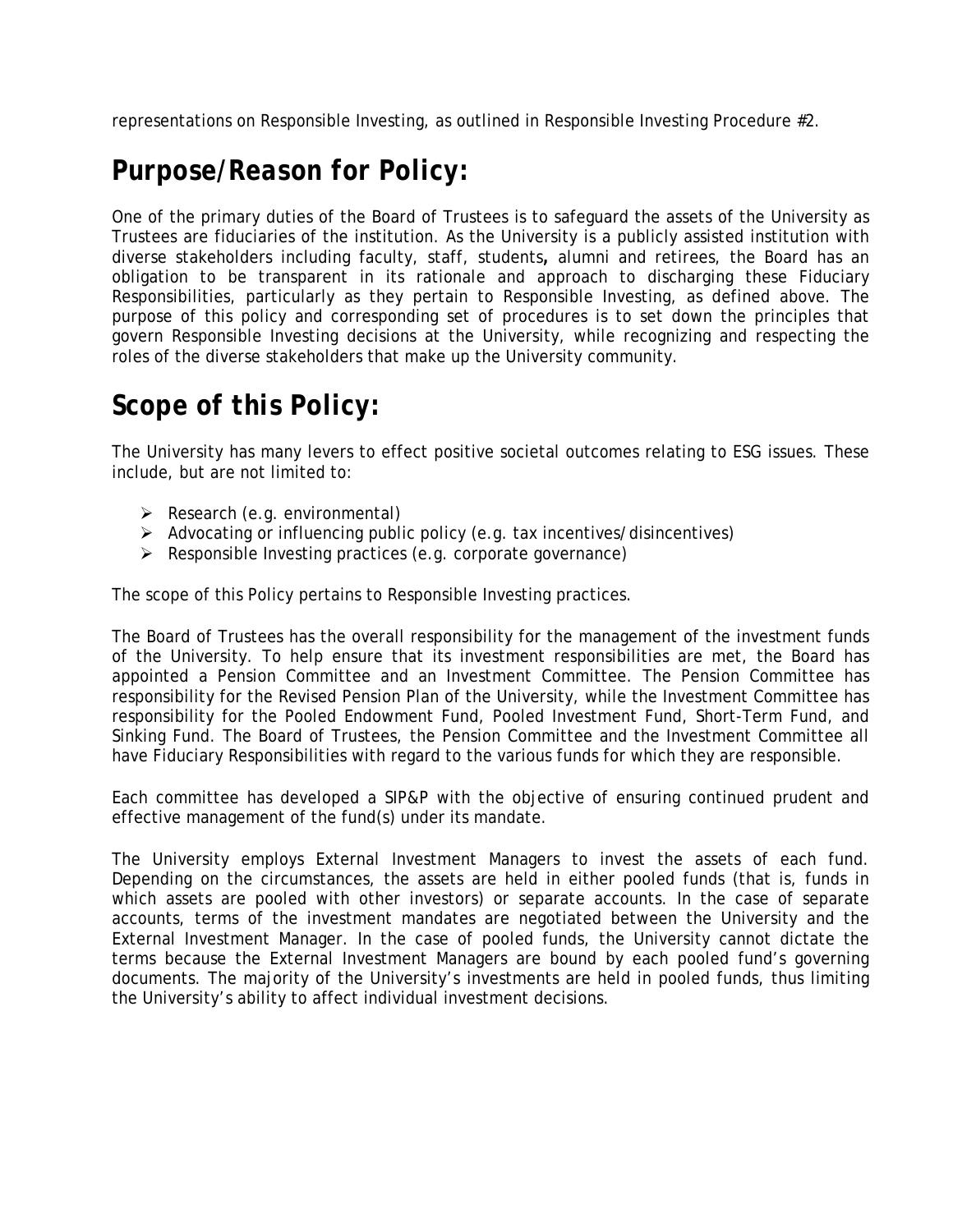# *Policy Statement:*

#### General Statement

Decisions pertaining to Responsible Investing must be guided by the Fiduciary Responsibilities of the Board of Trustees to ensure the prudent investment of the University's assets. In accordance with current legal guidance, these responsibilities necessitate that ESG issues must be considered along with all other factors on the basis of risk and return and comprise the financial best interests of beneficiaries.

The Board of Trustees believes that awareness and the effective management of ESG-related risks and opportunities may improve the long-term financial performance of the companies concerned. To the extent that ESG factors affect the risk and return of investments, they should be taken into consideration in making investment decisions. Consequently, the Pension Committee and Investment Committee will, where appropriate, require External Investment Managers to take due regard of ESG issues in making investment decisions. External Investment Managers will be asked to engage where appropriate and report on their ESG activities on an annual basis, as outlined in Responsible Investing Procedure #1.

The Board of Trustees also believes that corporate engagement activities (such as letters to management and voting of proxies) can be effective when dealing with ESG issues. Due to limited resources and the relatively small size of the University's investment portfolios, engagement activities will generally be best employed through the activities of the University's External Investment Managers and/or through participation in coalitions of investors with similar Fiduciary Responsibilities.

#### Special Requests

In order to assist the Board of Trustees in discharging its Fiduciary Responsibilities, members of the University community will be provided with an opportunity to make representations on Responsible Investing, as outlined in Responsible Investing Procedure #2.

### *Responsibilities:*

#### Investment Services

Per Responsible Investing Procedure #1, the Department of Investment Services will ensure all External Investment Managers are aware of this Responsible Investing Policy as a part of its ongoing compliance monitoring activities. Further, Investment Services will review each manager's report on ESG activities and prepare an annual summary report for the Investment Committee and Pension Committee.

Investment Services, in consultation with the University Secretariat, will be responsible for ensuring that any recommendations adopted by the Board are implemented and compliance is reported to the Board via the Investment Committee and/or Pension Committee, as appropriate.

Investment Services will maintain a list of holdings information for the Pension Fund, Pooled